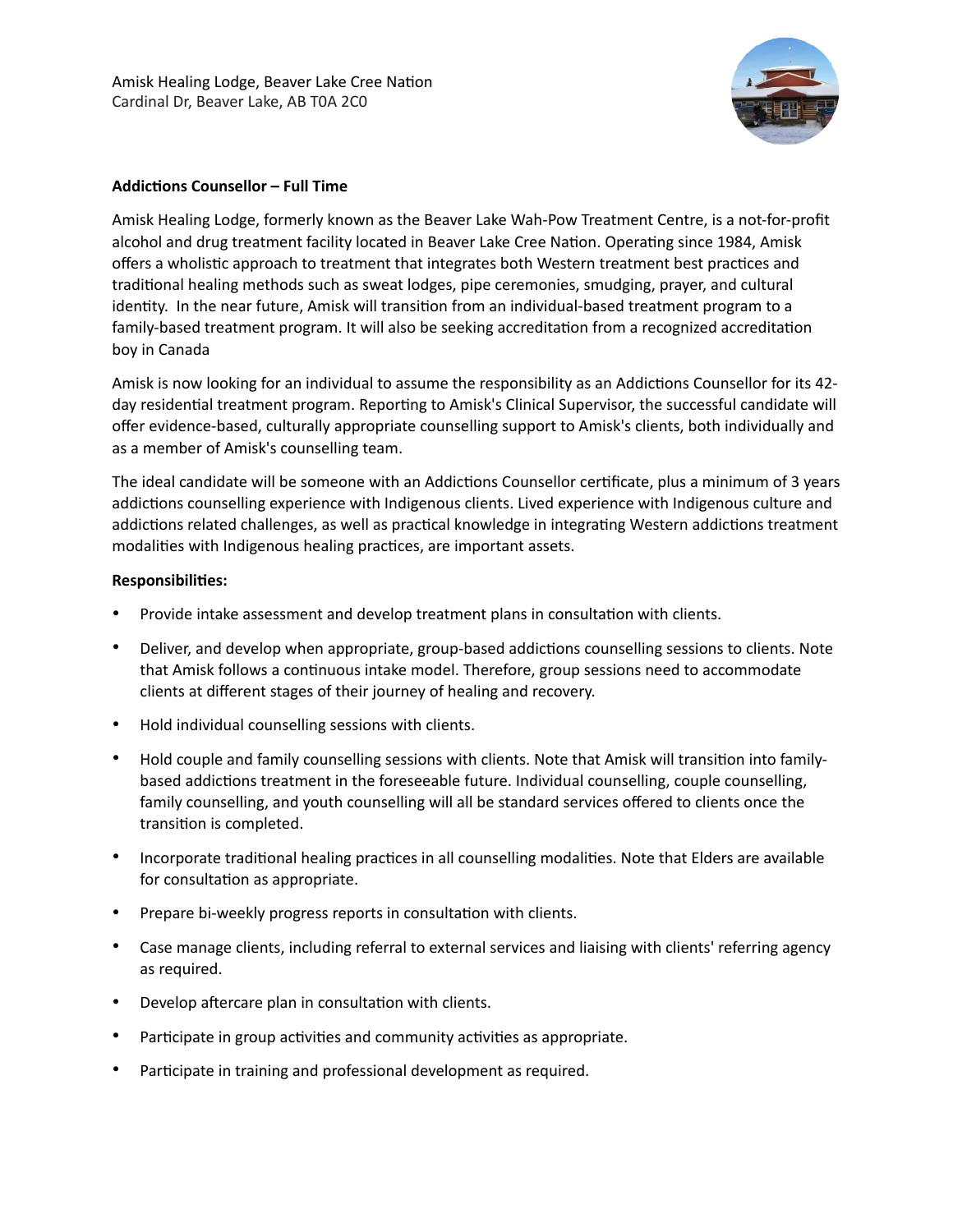

# **Qualifications and Skills:**

- Minimum Grade 12 Diploma and/or a combination of training and experience that provides the required knowledge, ability and skills.
- Post-secondary education in social work, psychology, and addictions counselling preferred.
- Certification in the field of addictions counselling required (e.g.: CACII, ICADC). Those not certified will be required to pursue certification during after work hours within a reasonable timeframe in order to maintain employment at Amisk.
- A minimum of two (2) years sobriety. Five (5) or more years of sobriety strongly preferred.
- Provide a criminal record check.
- Posses a current First Aid and CPR certificate.
- Ability to speak local First Nation language would be an asset.
- Commitment to maintaining confidentiality is essential.
- Demonstratable knowledge in trauma-informed addictions counselling.
- Experience working with, or knowledge of, Indigenous communities and culture.
- Knowledge of the impacts of residential school, and treatment options to address historical transgenerational trauma.
- Demonstrated understanding of the prevention, treatment, and aftercare components of the NNADAP program.
- Knowledge of a full range of treatment options to address addictions, as well as ongoing evaluation of treatment effectiveness.
- Effective group facilitation and presentation skills.
- Effective conflict resolution skills.
- Excellent verbal and written communication skills, especially with respect to treatment planning, progress reporting, and aftercare planning.
- Computer literacy skills is essential.
- Amisk prefers to have an Indigenous person filling the role. But it is open to all candidates that have the right qualification and experience.

### **Position Type and Compensation:**

This will be a full-time, permanent position. A competitive salary will be offered and is negotiable based on experience.